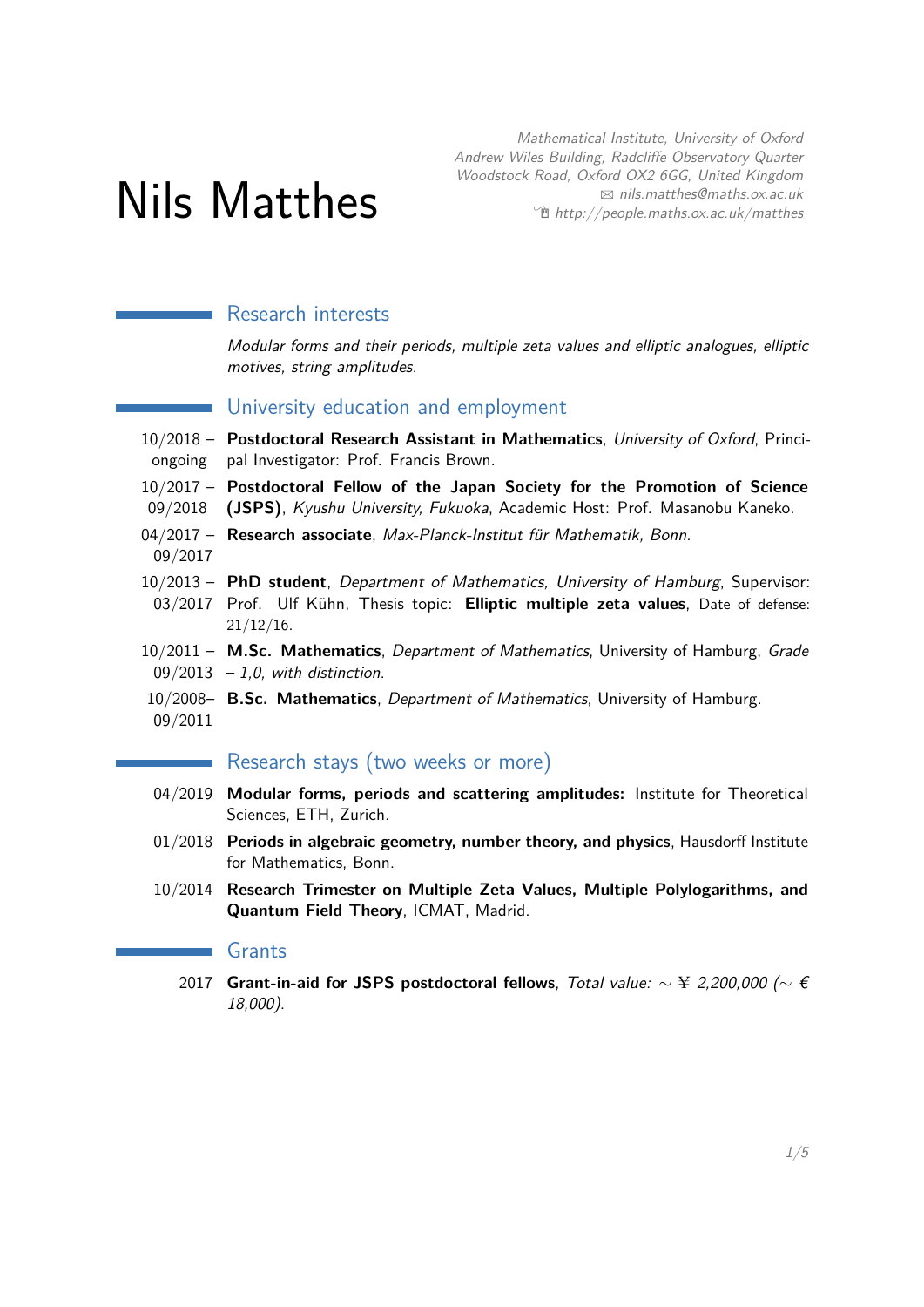# **Publications**

#### Journal articles

- 1. **An algebraic characterization of the Kronecker function**, Res. Math. Sci. 6 (2019), no. 3, 6:24. 11. [arXiv:1806.04948](https://arxiv.org/abs/1806.04948)
- 2. **On Ecalle's and Brown's polar solutions to the double shuffle equations modulo products** (w. K. Tasaka), Kyushu J. Math. Vol. 73 (2019), issue 2, 337–356. [arXiv:1805.09500](https://arxiv.org/abs/1805.09500)
- 3. **On the algebraic structure of iterated integrals of quasimodular forms**, Algebra Number Theory 11(9):2113–2130, 2017. [arXiv:1708.04561](https://arxiv.org/abs/1708.04561)
- 4. **Twisted elliptic multiple zeta values and non-planar one-loop open-string amplitudes** (w. J. Broedel, G. Richter, O. Schlotterer), J. Phys. A. 51(28):285– 401, 2018. [arXiv:1704.03449](https://arxiv.org/abs/1704.03449)
- 5. **Elliptic multiple zeta values and the elliptic double shuffle relations** (w. P. Lochak, L. Schneps), Int. Math. Res. Not. IMRN 2021, no. 1, 695–753. [arXiv:1703.09410](https://arxiv.org/abs/1703.09410)
- 6. **The meta-abelian elliptic KZB associator and periods of Eisenstein series**, Selecta Math. (N.S.), 24 (2018), no.4, 3217–3239. [arXiv:1608.00740](https://arxiv.org/abs/1608.00740)
- 7. **Elliptic double zeta values**, J. Number Theory, 171:227–251, 2017. [arXiv:1509.08760](https://arxiv.org/abs/1509.08760)
- 8. **Relations between elliptic multiple zeta values and a special derivation algebra** (w. J. Broedel, O. Schlotterer), J. Phys. A. 49(15):155–203, 2016. [arXiv:1507.02254](https://arxiv.org/abs/1507.02254)
- 9. **Elliptic multiple zeta values and one-loop superstring amplitudes** (w. J. Broedel, C.R. Mafra, O. Schlotterer), J. High Energ. Phys. (7), 2015. [arXiv:1412.5535](https://arxiv.org/abs/1412.5535)

Preprints

1. **Iterated primitives of meromorphic quasimodular forms for**  $SL_2(\mathbb{Z})$ . [arXiv:2101.11491](https://arxiv.org/abs/2101.11491)

Conference proceedings

- 1. **Towards algebraic iterated integrals for elliptic curves via the universal vectorial extension** (w. T.J. Fonseca), RIMS Kokyuroku, no. 2160 (2020), 114–125. [arXiv:2009.10433](https://arxiv.org/abs/2009.10433)
- 2. **Overview on elliptic multiple zeta values**, to appear in "Periods in quantum field theory and arithmetic", Springer Proceedings in Mathematics and Statistics. Eds H. Gangl, K. Ebrahimi-Fard and J. Burgos Gil. Available upon request.
- 3. **Decomposition of elliptic multiple zeta values and iterated Eisenstein integrals**, RIMS Kokyuroku, 2015:170–183, 2017. [arXiv:1703.09597](https://arxiv.org/abs/1703.09597)

PhD thesis

**Elliptic multiple zeta values**, Universität Hamburg, 2016. [Link](http://people.maths.ox.ac.uk/matthes/phd_final.pdf)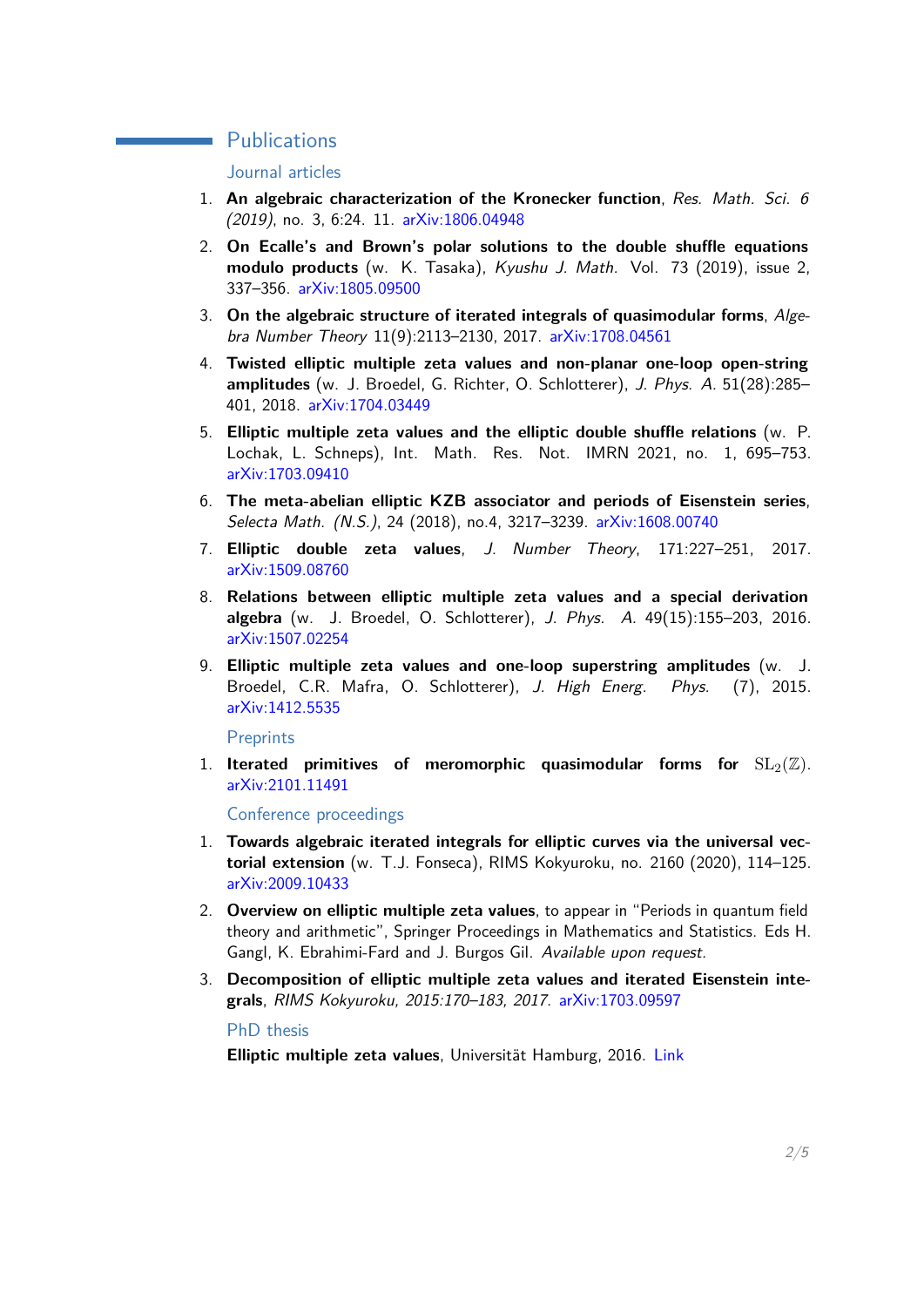#### **Other**

**Multiple zeta values and modular forms**, Research Case Study, 2019. [Link](https://www.maths.ox.ac.uk/node/33789)

### Selected Talks

#### Conferences and Workshops

- 09/2019 **Motivic periods and motivic elliptic multiple zeta values**, Elliptics '19, Albert– Einstein–Institute, Potsdam-Golm.
- 06/2019 **Some remarks on modular graph forms**, Supergravity Divergences and Modular Graph Forms, Uppsala University.
- 05/2019 **Motivic elliptic multiple zeta values**, Masterclass: Elliptic motives, Stockholm University.
- 04/2019 **Motivic elliptic multiple zeta values**, Workshop: Modular forms, periods and scattering amplitudes, ETH-ITS Zurich.
- 09/2018 **Configuration spaces of Riemann surfaces and open string amplitudes**, Elliptic integrals in mathematics and physics, ETH-ITS, Ascona.
- 02/2018 **On Ecalle's and Brown's construction of rational solutions to double shuffle equations**, The 11th Young Mathematicians Conference on Multiple Zeta Functions. Ehime University, Matsuyama.
- 01/2018 **Elliptic analogues of multiple zeta values**, Workshop: Periods and regulators. HIM, Bonn.
- 08/2017 **Twisted elliptic multiple zeta values**, Motives for periods. Free University of Berlin.
- 03/2017 **Elliptic multiple zeta values and periods**, Hot Topics: Galois theory of periods and applications. MSRI, Berkeley.
- 03/2017 **Elliptic multiple zeta values and the elliptic depth filtration**, Fonctions zêta Franco–Japonaises. University Lille 1.
- 02/2017 **Elliptic and modular analogues of multiple zeta values**, 10th Kansai–Kyushu multiple zeta workshop. Kindai University, Osaka.
- 08/2016 **The algebraic structure of elliptic multiple zeta values**, GRT, MZVs and associators II. Les Diablerets.
- 09/2014 **Elliptic analogues of multiple zeta values**, Numbers and Physics 2014. ICMAT, Madrid.

#### Seminar invitations

- 09/2019 **Introduction to motivic periods**, Séminaire Quantique, University of Strasbourg.
- 03/2019 **Single-valued integration and superstring amplitudes**, HET seminar, NBI(A) Copenhagen.
- 02/2019 **Elliptic analogues of cyclotomic multiple zeta values**, Number Theory Lunch Seminar, MPIM Bonn.
- 02/2019 **An algebraic characterization of the Kronecker function**, Seminar on Algebra, Geometry and Physics, MPIM Bonn.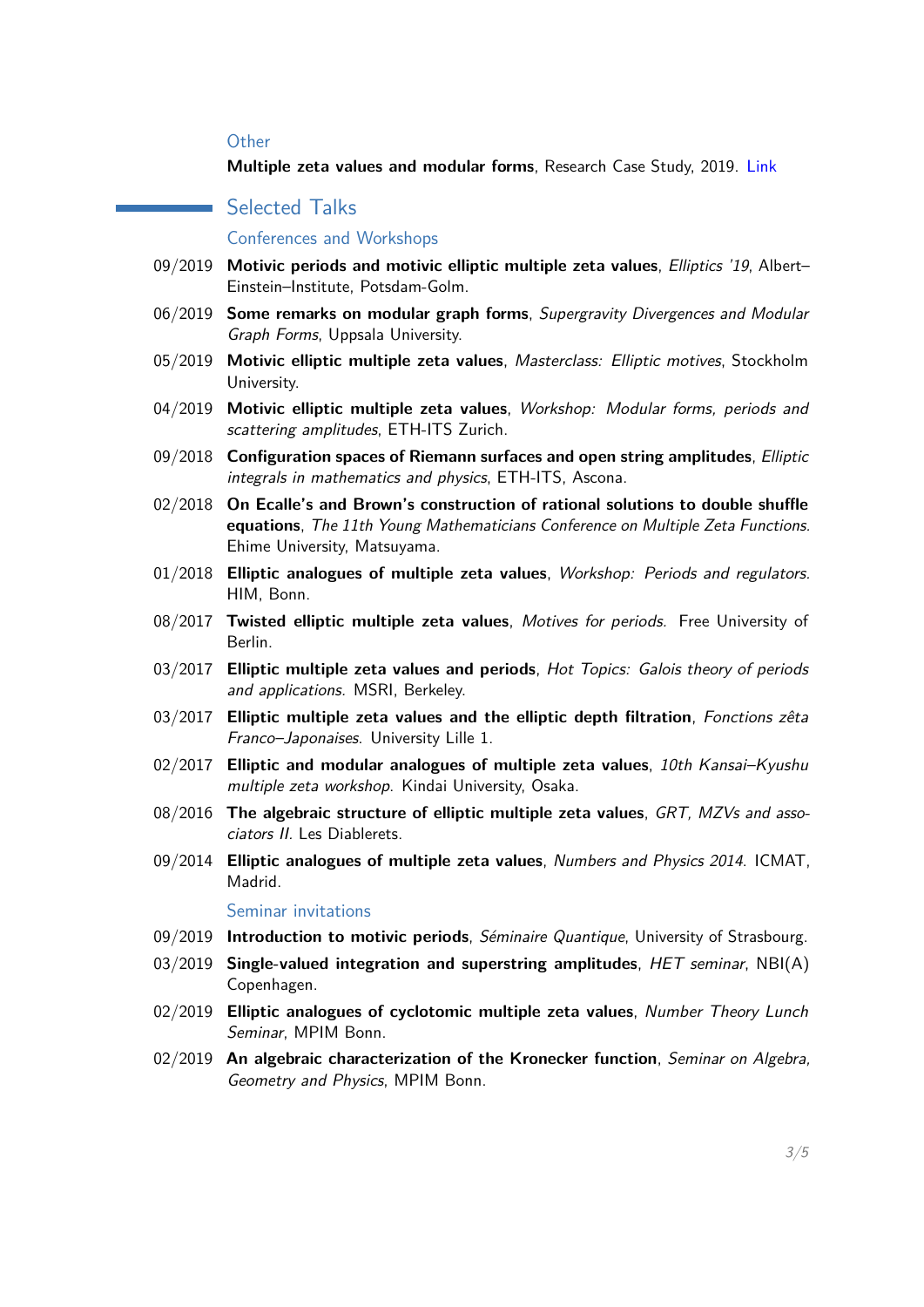- 07/2018 **An algebraic characterization of the Kronecker function**, Mathematics Seminar, Tokyo Denki University.
- 03/2018 **The meta-abelian elliptic KZB associator and periods of Eisenstein series**, Machikaneyama Galois seminar. Osaka University.
- 02/2017 **Elliptic double zeta values**, Seminar on analytic number theory. Nagoya University.
- 04/2016 **Elliptic multiple zeta values**, Séminaire de géométrie algébrique. University of Montpellier II.
- 10/2015 **Elliptic double zeta values**, Number theory seminar. Carl von Ossietzky University, Oldenburg.
- 04/2015 **Elliptic analogues of multiple zeta values**, Seminar on local structures in quantum field theory. Humboldt University, Berlin.

# **Events co-organised**

July 2019: **Arithmetic and Geometric Aspects of Modular Forms**, All Souls College, University of Oxford (joint w. Francis Brown & Erik Panzer).

#### **Professional service**

- Referee for: Forum Math. Pi, Algebra Number Theory, Selecta Math. (N.S.), Commun. Number Theory Phys., Manuscripta Math., Abh. Math. Sem. Univ. Hamburg, J. Number Theory
- Reviewer for: MathSciNet, zbMATH

#### Supervision experience

Theses (as co-supervisor)

- 2020 **Michael Lalla** (University of Hamburg), Master's thesis: Hopf algebras of multiple zeta values and their applications in Brown's theorem. First supervisor: Prof. Ulf Kühn
- 2015 **Rebecca Meinert** (University of Hamburg), Bachelor's thesis: Multiple zeta values and moulds. First supervisor: Prof. Ulf Kühn

#### Graduate student projects

- 2020 **Sebastjan Cizel** (University of Oxford), The Riemann–Hilbert correspondence (after Deligne).
- 2020 **Thibault Décoppet** (University of Oxford), Tannakian categories in differential Galois theory.

#### **Teaching**

| 2020 | Trinity Term Graduate Course: Differential Galois Theory | University of Oxford |
|------|----------------------------------------------------------|----------------------|
| 2019 | Trinity Term Graduate Course: Multiple Zeta Values       | University of Oxford |